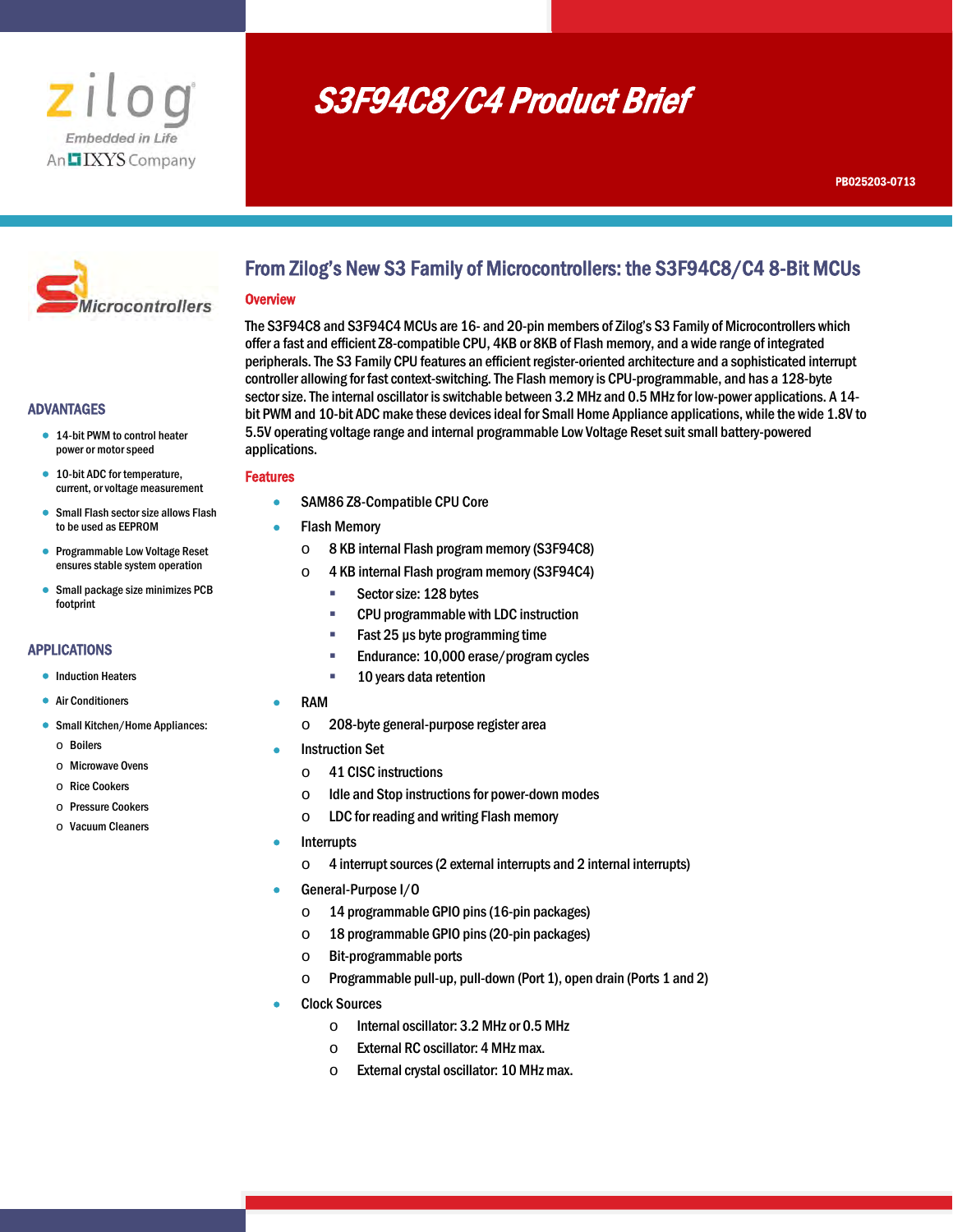#### Features (continued)

- **•** Peripherals
	- o 1-channel high-speed PWM with 3 selectable resolutions:
		- **8-bit PWM: 6-bit base + 2-bit extension**
		- **12-bit PWM: 6-bit base + 6-bit extension**
		- **14-bit PWM: 8-bit base + 6-bit extension**
	- o One 8-bit basic timer for watchdog timer function
	- o One 8-bit timer/counter with time interval modes
	- o 10-bit A/D Converter
		- Nine analog input pins (maximum)
	- o Programmable Low Voltage Reset controller (LVR)
		- **1.9, 2.3, 3.0, 3.6, and 3.9V**

## Block Diagram



S3F94C8/S3F94C4 Block Diagram

- ADVANTAGES
	- 14-bit PWM to control heater power or motor speed
	- 10-bit ADC for temperature, current, or voltage measurement
	- **Small Flash sector size allows Flash** to be used as EEPROM
	- **Programmable Low Voltage Reset** ensures stable system operation

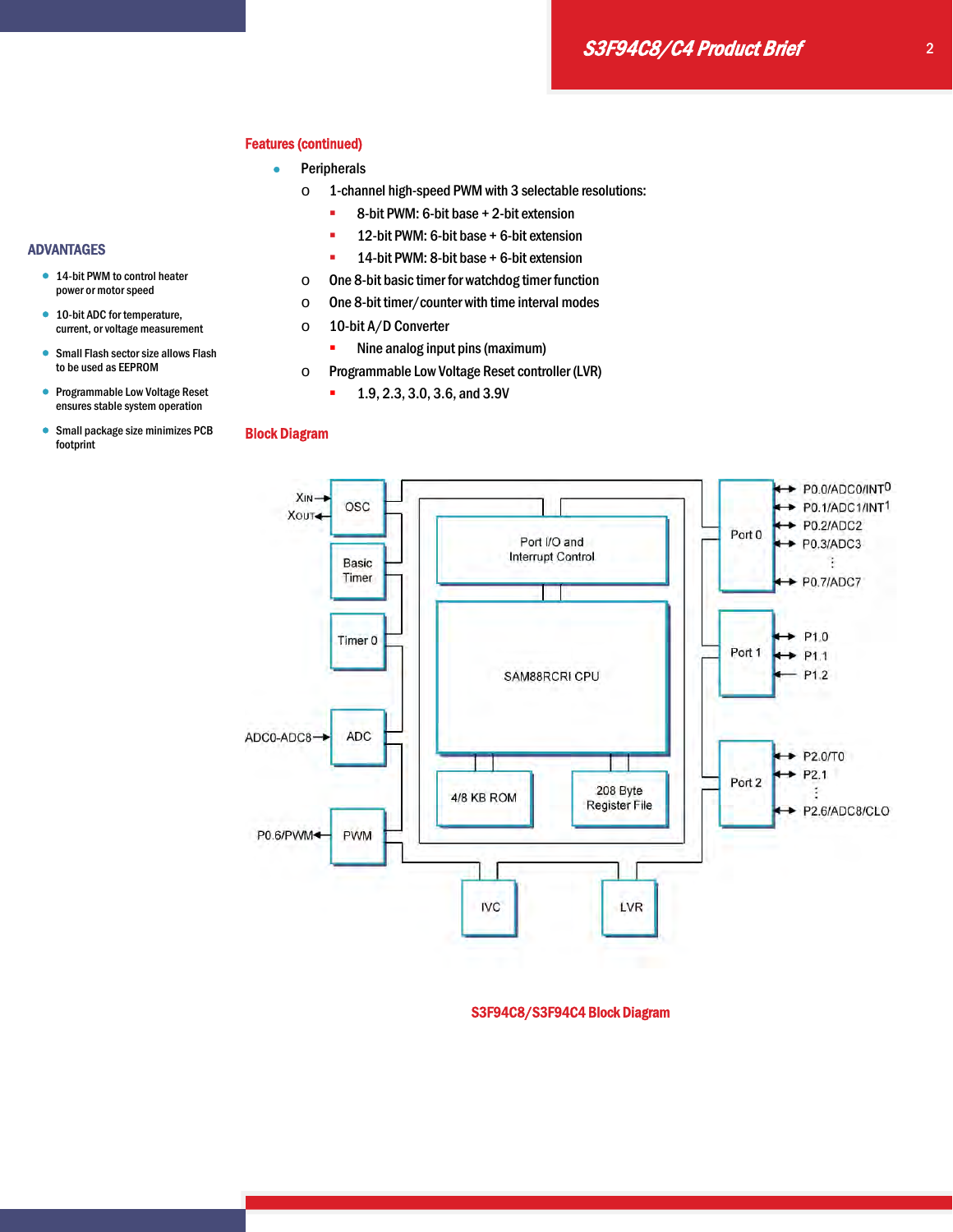S3F94C8/C4 Product Brief

Pin Signals

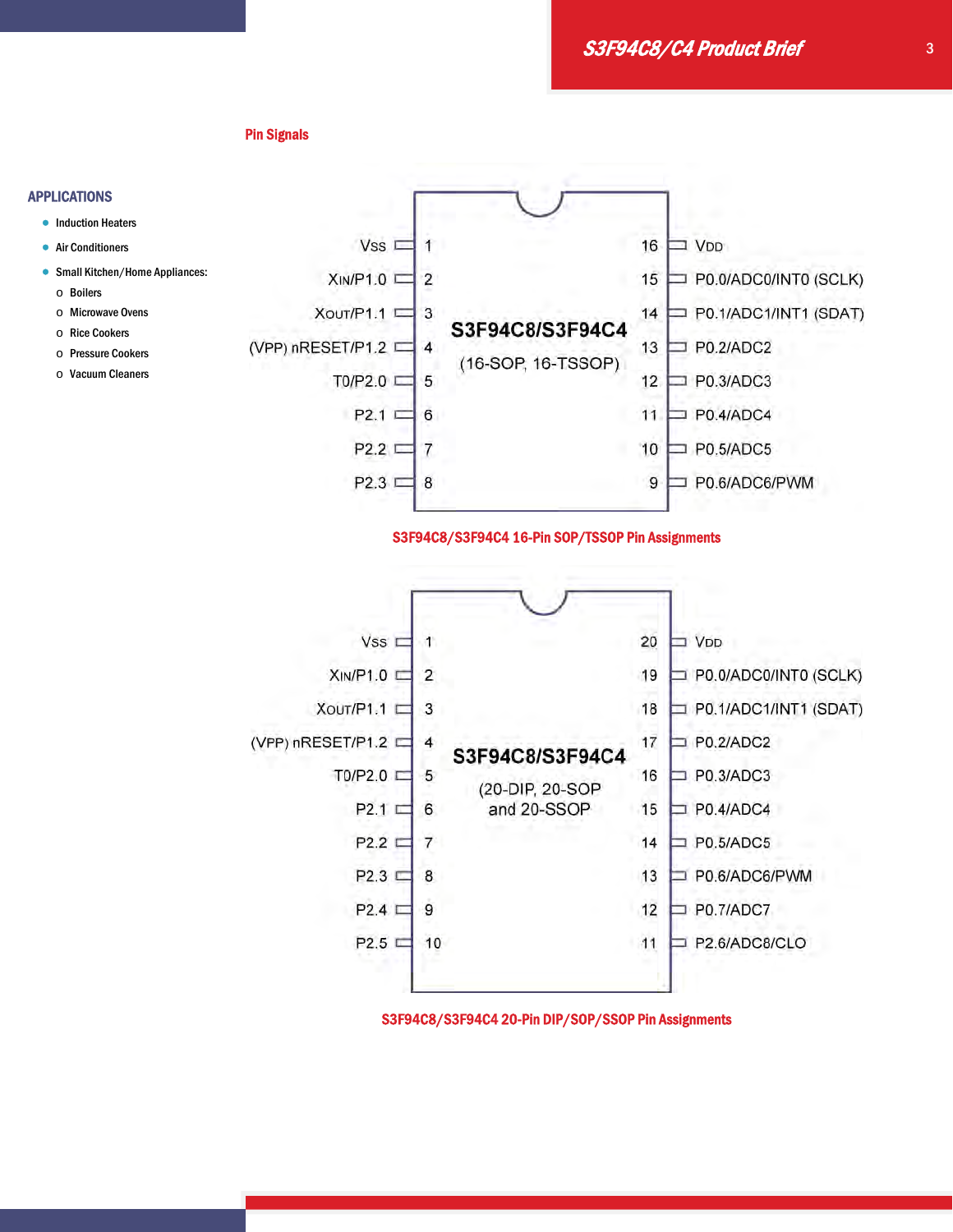#### Operating Characteristics

- Oscillation Frequency
	- o 0.4 MHz to 10 MHz external crystal oscillator
	- o Typical 4 MHz external RC oscillator
	- $\circ$  Internal RC: 0.5 MHz, 3.2 MHz, both typical, in VDD = 5V
- **Operating Voltage Range** 
	- $\circ$  1.8V to 5.5V at 0.4-4 MHz (LVR disable)
	- $\circ$  LVR to 5.5V at 0.4-4 MHz (LVR enable)
	- $\circ$  2.7V to 5.5V at 0.4-10 MHz
- Operating Temperature Range: -40°C to 85°C

#### Development Tools

A complete line of development tools are available for Zilog's S3 Microcontroller Family. The development environment is composed of your application board, a target board, an emulator, and a host PC running the IDE. Production programmers are also available from third party sources. Zilog's in-circuit emulator solution provides a wide range of capabilities and prices to suite most budgets and system complexities.

In-Circuit Emulators that support the S3 Family

- OpenICE-i500
- OpenICE-i2000
- SmartKit SK-1200

Target Boards for the S3F94C8 and S3F94C4 MCUs

• TB94C8 and TB94C4

#### **Programmers**

- **•** SPW-uni: single-device programmer
- GW-uni: 8-device gang programmer
- AS-pro

Development Tools Suppliers

Please contact your local **Zilog Sales Office**, or contact your **Third Party Tools supplier** directly.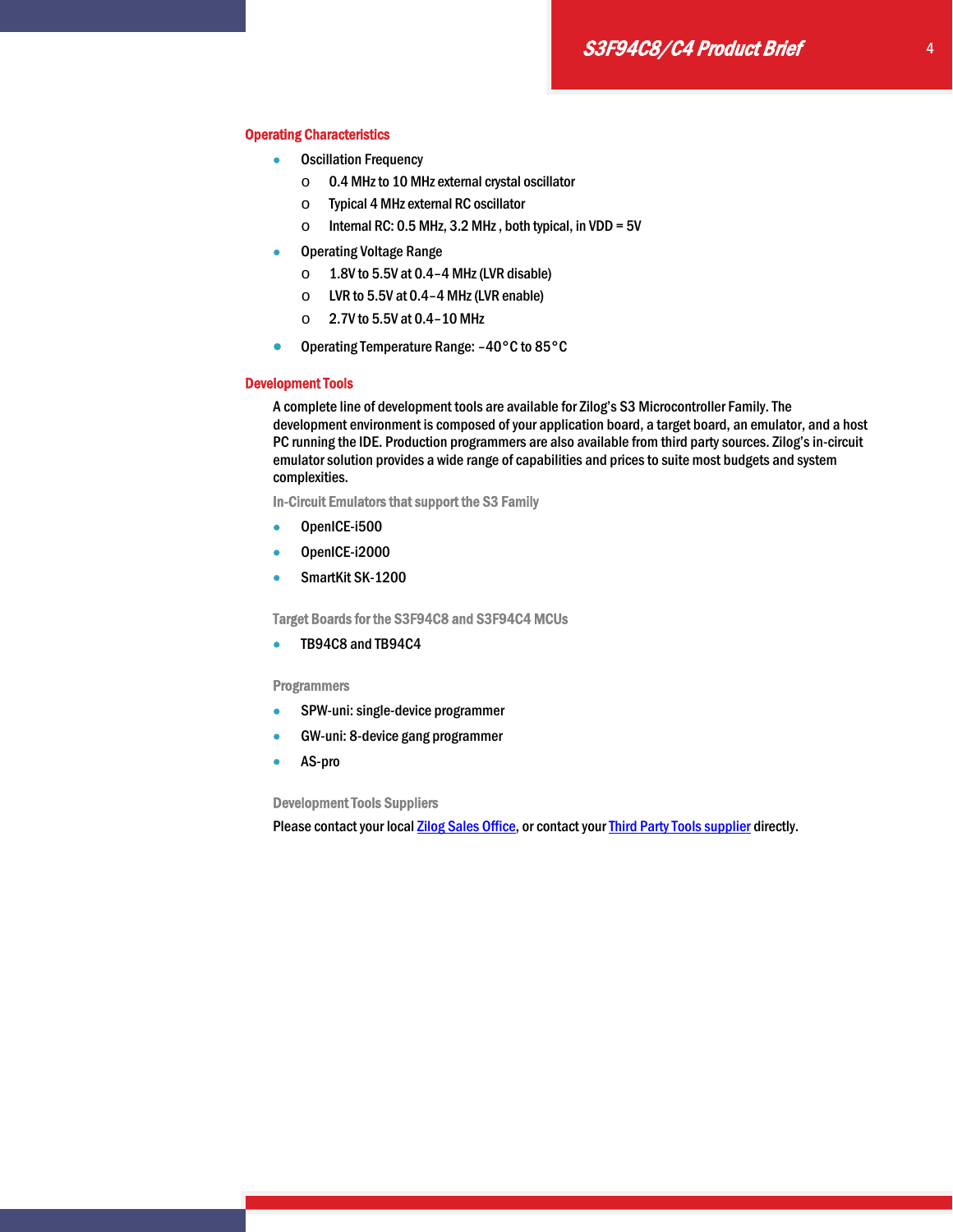### Ordering Information

Order your S3 Family parts from your local Zilog distributor using the part numbers listed below. For more information, or to download product collateral and software, please visit us at www.zilog.com.

| <b>Part Number</b> | <b>Package Type</b> | <b>Flash Program</b><br><b>Memory</b> | <b>GPIO</b> | <b>Internal Oscillator</b> |  |  |  |  |  |
|--------------------|---------------------|---------------------------------------|-------------|----------------------------|--|--|--|--|--|
| S3F94C4EZZ-SH94    | 16-Pin SOP          | 4 KB                                  | 14          | $3.2/0.5$ MHz $\pm 3\%$    |  |  |  |  |  |
| S3F94C4EZZ-RH94    | 16-Pin TSSOP        | 4 KB                                  | 14          | $3.2/0.5$ MHz $\pm 3%$     |  |  |  |  |  |
| S3F94C4EZZ-DK94    | 20-Pin DIP          | 4 KB                                  | 18          | $3.2/0.5$ MHz $\pm 3%$     |  |  |  |  |  |
| S3F94C4EZZ-SK94    | 20-Pin SOP          | 4 KB                                  | 18          | $3.2/0.5$ MHz $\pm 3%$     |  |  |  |  |  |
| S3F94C4EZZ-VK94    | 20-Pin SSOP         | 4 KB                                  | 18          | $3.2/0.5$ MHz $\pm 3%$     |  |  |  |  |  |
|                    |                     |                                       |             |                            |  |  |  |  |  |
| S3F94C8EZZ-SH98    | 16-Pin SOP          | <b>8KB</b>                            | 14          | $3.2/0.5$ MHz $\pm 3%$     |  |  |  |  |  |
| S3F94C8EZZ-RH98    | 16-Pin TSSOP        | <b>8 KB</b>                           | 14          | $3.2/0.5$ MHz $\pm 3%$     |  |  |  |  |  |
| S3F94C8EZZ-DK98    | 20-Pin DIP          | 8KB                                   | 18          | $3.2/0.5$ MHz $\pm 3%$     |  |  |  |  |  |
| S3F94C8EZZ-SK98    | 20-Pin SOP          | <b>8KB</b>                            | 18          | $3.2/0.5$ MHz $\pm 3%$     |  |  |  |  |  |
| S3F94C8EZZ-VK98    | 20-Pin SSOP         | <b>8KB</b>                            | 18          | $3.2/0.5$ MHz $\pm 3%$     |  |  |  |  |  |
|                    |                     |                                       |             |                            |  |  |  |  |  |
| S3F94C4XZZ-SH94    | 16-Pin SOP          | 4 KB                                  | 14          | $3.2/0.5$ MHz $\pm 1\%$    |  |  |  |  |  |
| S3F94C4XZZ-RH94    | 16-Pin TSSOP        | 4 KB                                  | 14          | $3.2/0.5$ MHz $\pm 1\%$    |  |  |  |  |  |
| S3F94C4XZZ-DK94    | 20-Pin DIP          | 4 KB                                  | 18          | $3.2/0.5$ MHz $\pm 1\%$    |  |  |  |  |  |
| S3F94C4XZZ-SK94    | 20-Pin SOP          | 4 KB                                  | 18          | $3.2/0.5$ MHz $\pm 1\%$    |  |  |  |  |  |
| S3F94C4XZZ-VK94    | 20-Pin SSOP         | 4 KB                                  | 18          | $3.2/0.5$ MHz $\pm 1\%$    |  |  |  |  |  |
|                    |                     |                                       |             |                            |  |  |  |  |  |
| S3F94C8XZZ-SH98    | 16-Pin SOP          | 8KB                                   | 14          | $3.2/0.5$ MHz $\pm 1\%$    |  |  |  |  |  |
| S3F94C8XZZ-RH98    | 16-Pin TSSOP        | 8 KB                                  | 14          | $3.2/0.5$ MHz $\pm 1\%$    |  |  |  |  |  |
| S3F94C8XZZ-DK98    | 20-Pin DIP          | 8 KB                                  | 18          | $3.2/0.5$ MHz $\pm 1\%$    |  |  |  |  |  |
| S3F94C8XZZ-SK98    | 20-Pin SOP          | 8 KB                                  | 18          | $3.2/0.5$ MHz $\pm 1\%$    |  |  |  |  |  |
| S3F94C8XZZ-VK98    | 20-Pin SSOP         | 8KB                                   | 18          | $3.2/0.5$ MHz $\pm 1\%$    |  |  |  |  |  |